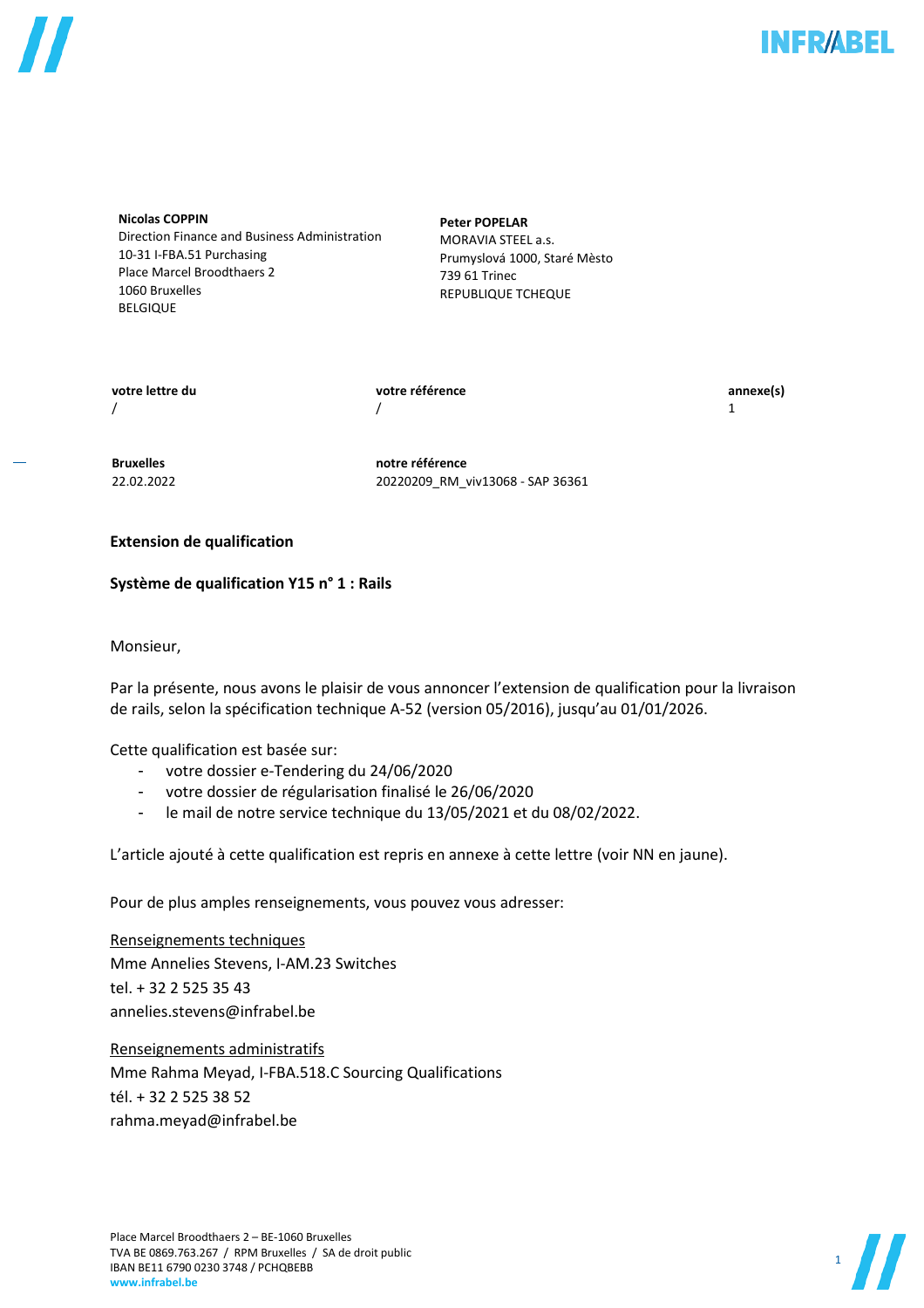Veuillez agréer Monsieur, l'assurance de nos salutations distinguées.

# Nicolas COPPIN Purchasing Manager Infrabel

#### **annexe(s)**

 $\bullet$  1

**personne de contact** Rahma MEYAD T + 32 2 525 38 52, rahma.meyad@infrabel.be 10-31 , I-FBA.518.C

### **Annexe.**

Liste des articles concernant la qualification Y15 n° 1 – Moravia:

| <b>NN</b>    | <b>Description</b>              | Site de production             |
|--------------|---------------------------------|--------------------------------|
| 125106000000 | Rail 50E2 N260 B 6m n.foré      | TRINECKE ZELEZARNY, Trinec, CZ |
| 125109000000 | Rail 50E2 N260 B 9m n.foré      | TRINECKE ZELEZARNY, Trinec, CZ |
| 125112000000 | Rail 50E2 N260 B 12m n.foré     | TRINECKE ZELEZARNY, Trinec, CZ |
| 125118000000 | Rail 50E2 N260 B 18m n.foré     | TRINECKE ZELEZARNY, Trinec, CZ |
| 125118010000 | Rail 50E2 N260 B 18m 1 côté     | TRINECKE ZELEZARNY, Trinec, CZ |
| 125118020000 | Rail 50E2 N260 B 18m 2 côté     | TRINECKE ZELEZARNY, Trinec, CZ |
| 125127000000 | Rail 50E2 N260 B 27m n.foré     | TRINECKE ZELEZARNY, Trinec, CZ |
| 125127010000 | Rail 50E2 N260 B 27m 1 côté     | TRINECKE ZELEZARNY, Trinec, CZ |
| 125127020000 | Rail 50E2 N260 B 27m 2 côté     | TRINECKE ZELEZARNY, Trinec, CZ |
| 125130000000 | Rail 50E2 N260, dres.B, L30,00m | TRINECKE ZELEZARNY, Trinec, CZ |
| 125132000000 | Rail 50E2 N260, dres.B, L32,00m | TRINECKE ZELEZARNY, Trinec, CZ |
| 125136000000 | Rail 50E2 N260 B 36m n.foré     | TRINECKE ZELEZARNY, Trinec, CZ |
| 125136010000 | Rail 50E2 N260 B 36m 1 côté     | TRINECKE ZELEZARNY, Trinec, CZ |
| 125136020000 | Rail 50E2 N260 B 36m 2 côté     | TRINECKE ZELEZARNY, Trinec, CZ |
| 125160000000 | Rail 50E2 N260 B 60m n.foré     | TRINECKE ZELEZARNY, Trinec, CZ |
| 125191000000 | Rail 50E2 N260 B 100m n.foré    | TRINECKE ZELEZARNY, Trinec, CZ |
| 125618000000 | Rail 50E2 N350HT B 18m n.foré   | TRINECKE ZELEZARNY, Trinec, CZ |
| 125618010000 | Rail 50E2 N350HT B 18m 1 côté   | TRINECKE ZELEZARNY, Trinec, CZ |
| 125618020000 | Rail 50E2 N350HT B 18m 2 côté   | TRINECKE ZELEZARNY, Trinec, CZ |
| 125627000000 | Rail 50E2 N350HT B 27m n.foré   | TRINECKE ZELEZARNY, Trinec, CZ |
| 125627010000 | Rail 50E2 N350HT B 27m 1 côté   | TRINECKE ZELEZARNY, Trinec, CZ |
| 125627020000 | Rail 50E2 N350HT B 27m 2 côté   | TRINECKE ZELEZARNY, Trinec, CZ |
| 125636000000 | Rail 50E2 N350HT B 36m n.foré   | TRINECKE ZELEZARNY, Trinec, CZ |
| 125636010000 | Rail 50E2 N350HT B 36m 1 côté   | TRINECKE ZELEZARNY, Trinec, CZ |
| 125636020000 | Rail 50E2 N350HT B 36m 2 côté   | TRINECKE ZELEZARNY, Trinec, CZ |
| 125660000000 | Rail 50E2 N350HT B 60m n.foré   | TRINECKE ZELEZARNY, Trinec, CZ |
| 126509000000 | Rail 50E2T1 N260 B 9m n.foré    | TRINECKE ZELEZARNY, Trinec, CZ |
| 126518000000 | Rail 50E2T1 N260 B 18m n.foré   | TRINECKE ZELEZARNY, Trinec, CZ |
| 126518010000 | Rail 50E2T1 N260 B 18m 1 côté   | TRINECKE ZELEZARNY, Trinec, CZ |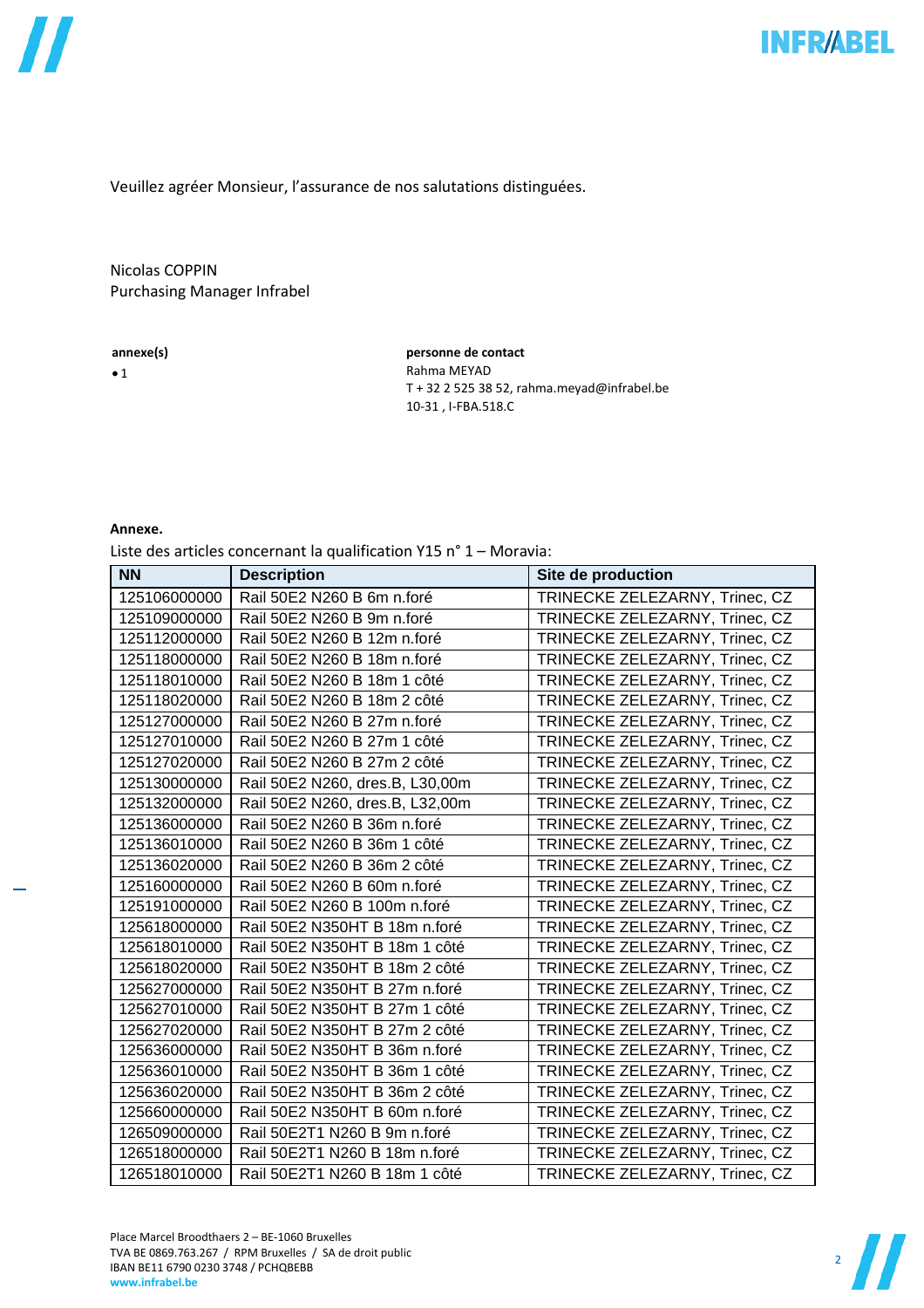| 126518020000 | Rail 50E2T1 N260 B 18m 2 côté               | TRINECKE ZELEZARNY, Trinec, CZ        |
|--------------|---------------------------------------------|---------------------------------------|
| 126525000000 | Rail 50E2T1 N260 dres.B, L 25,00m           | TRINECKE ZELEZARNY, Trinec, CZ        |
| 126527000000 | Rail 50E2T1 N260 B 27m n.foré               | TRINECKE ZELEZARNY, Trinec, CZ        |
| 126527010000 | Rail 50E2T1 N260 B 27m 1 côté               | TRINECKE ZELEZARNY, Trinec, CZ        |
| 126527020000 | Rail 50E2T1 N260 B 27m 2 côté               | TRINECKE ZELEZARNY, Trinec, CZ        |
| 126528500000 | Rail 50E2T1 N260 dres.B, L 28,50m           | TRINECKE ZELEZARNY, Trinec, CZ        |
| 126529000000 | Rail 50E2T1 N260 B 29m nb                   | TRINECKE ZELEZARNY, Trinec, CZ        |
| 126536000000 | Rail 50E2T1 N260 B 36m n.foré               | TRINECKE ZELEZARNY, Trinec, CZ        |
| 126536010000 | Rail 50E2T1 N260 B 36m 1 côté               | TRINECKE ZELEZARNY, Trinec, CZ        |
| 126536020000 | Rail 50E2T1 N260 B 36m 2 côté               | TRINECKE ZELEZARNY, Trinec, CZ        |
| 126618000000 | Rail 60E1 N350HT B 18m n.foré               | TRINECKE ZELEZARNY, Trinec, CZ        |
| 126618010000 | Rail 60E1 N350HT B 18m 1 côté               | TRINECKE ZELEZARNY, Trinec, CZ        |
| 126618020000 | Rail 60E1 N350HT B 18m 2 côté               | TRINECKE ZELEZARNY, Trinec, CZ        |
| 126627000000 | Rail 60E1 N350HT B 27m n.foré               | TRINECKE ZELEZARNY, Trinec, CZ        |
| 126627010000 | Rail 60E1 N350HT B 27m 1 côté               | TRINECKE ZELEZARNY, Trinec, CZ        |
| 126627020000 | Rail 60E1 N350HT B 27m 2 côté               | TRINECKE ZELEZARNY, Trinec, CZ        |
| 126636000000 | Rail 60E1 N350HT B 36m n.foré               | TRINECKE ZELEZARNY, Trinec, CZ        |
| 126636010000 | Rail 60E1 N350HT B 36m 1 côté               | TRINECKE ZELEZARNY, Trinec, CZ        |
| 126636020000 | Rail 60E1 N350HT B 36m 2 côté               | TRINECKE ZELEZARNY, Trinec, CZ        |
| 126660000000 | Rail 60E1 N350HT B 60m n.foré               | TRINECKE ZELEZARNY, Trinec, CZ        |
| 126691000000 | Rail 60E1 N350HT B 100m n.foré              | <b>TRINECKE ZELEZARNY, Trinec, CZ</b> |
| 126706000000 | Rail 60E1 N260 A 6m n.foré                  | TRINECKE ZELEZARNY, Trinec, CZ        |
| 126709000000 | Rail 60E1 N260 A 9m n.foré                  | TRINECKE ZELEZARNY, Trinec, CZ        |
| 126712000000 | Rail 60E1 N260 A 12m n.foré                 | TRINECKE ZELEZARNY, Trinec, CZ        |
| 126718000000 | Rail 60E1 N260 A 18m n.foré                 | TRINECKE ZELEZARNY, Trinec, CZ        |
| 126718010000 | Rail 60E1 N260 A 18m 1 côté                 | TRINECKE ZELEZARNY, Trinec, CZ        |
| 126718020000 | Rail 60E1 N260 A 18m 2 côté                 | TRINECKE ZELEZARNY, Trinec, CZ        |
| 126727000000 | Rail 60E1 N260 A 27m n.foré                 | TRINECKE ZELEZARNY, Trinec, CZ        |
| 126727010000 | Rail 60E1 N260 A 27m 1 côté                 | TRINECKE ZELEZARNY, Trinec, CZ        |
| 126727020000 | Rail 60E1 N260 A 27m 2 côté                 | TRINECKE ZELEZARNY, Trinec, CZ        |
| 126731000000 | Rail 60E1 N260 dres.A, L 31m                | TRINECKE ZELEZARNY, Trinec, CZ        |
| 126732000000 | Rail 60E1 N260 dres.A, L 32m                | TRINECKE ZELEZARNY, Trinec, CZ        |
| 126736000000 | Rail 60E1 N260 A 36m n.foré                 | TRINECKE ZELEZARNY, Trinec, CZ        |
| 126736010000 | Rail 60E1 N260 A 36m 1 côté                 | TRINECKE ZELEZARNY, Trinec, CZ        |
| 126736020000 | Rail 60E1 N260 A 36m 2 côté                 | TRINECKE ZELEZARNY, Trinec, CZ        |
| 126740000000 | Rail 60E1 N260 dres.B, L 40m                | TRINECKE ZELEZARNY, Trinec, CZ        |
| 126760000000 | Rail 60E1 N260 A 60m n.foré                 | TRINECKE ZELEZARNY, Trinec, CZ        |
| 126791000000 | Rail 60E1 N260 A 100m n.foré                | TRINECKE ZELEZARNY, Trinec, CZ        |
| 127018000000 | Rail 60E1 N200 A 18m n.foré                 | TRINECKE ZELEZARNY, Trinec, CZ        |
| 127027000000 | Rail 60E1 N200 A 27m n.foré                 | TRINECKE ZELEZARNY, Trinec, CZ        |
| 127036000000 | Rail 60E1 N200 A 36m n.foré                 | TRINECKE ZELEZARNY, Trinec, CZ        |
| 127091000000 | Rail 60E1 N200 A 100m n.foré                | TRINECKE ZELEZARNY, Trinec, CZ        |
| 127618000000 | Rail 60E1T2 N260 B 18m n.foré               | TRINECKE ZELEZARNY, Trinec, CZ        |
| 127627000000 | Rail 60E1T2 N260 dr.B 27m n.foré            | TRINECKE ZELEZARNY, Trinec, CZ        |
| 127636000000 | Rail 60E1T2 N260 B36m n.foré-A/R<br>Not.Int | TRINECKE ZELEZARNY, Trinec, CZ        |

**INFR/ABEL**